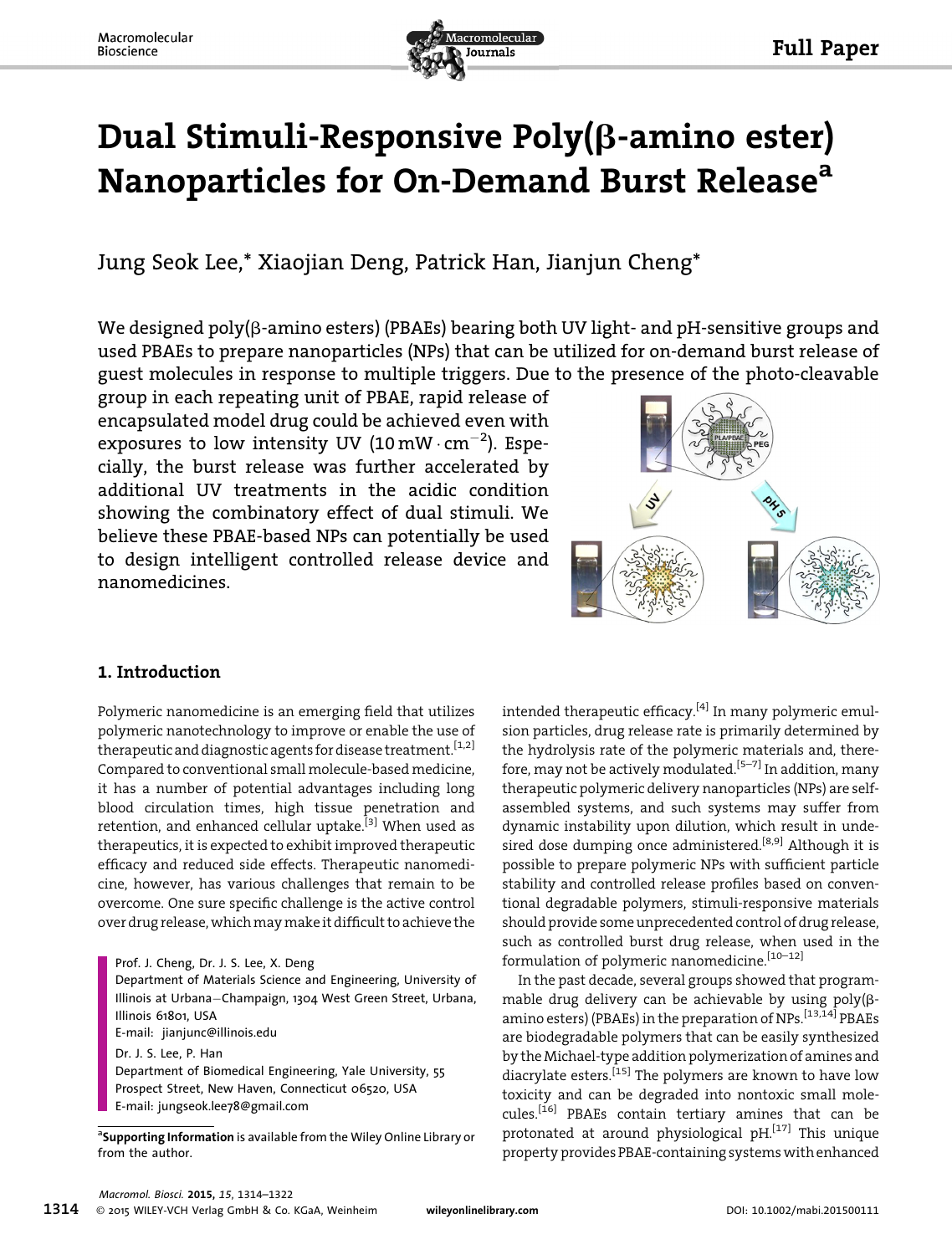utility for cancer chemotherapies. By protonating the amines, hydrophobic PBAEs become water soluble, and the NPs derived from PBAEs can, thus, be destabilized to release cargos in acidic environment, e.g., tumor tissue. PBAEs have been reported to construct both polymeric transfection vectors and anticancer drug carriers taking advantage of such pH-responsiveness. For example, Little et al. reported microparticles composed of PLGA and PBAE (5–50%) for gene delivery.<sup>[6]</sup> When PBAE was added, the microparticle showed an increase of 3–5 orders of magnitude in transfection efficiency along with a distinct reduction in the average growth rate of tumors in mice. NPs formed by Pluronic and PBAE were reported as a pH-sensitive biodegradable system for paclitaxel delivery.[18–21] More than twofold higher concentration of paclitaxel was found in the tumor 1h post-administration as compared to a Pluronic and PCL-blended NP.<sup>[19]</sup>

As we discussed, PBAEs originally have amines that are ionizable in acidic conditions, switching the hydrophilic/ hydrophobic properties of the entire polymer chain. PBAEs are particularly attractive not only because of their pHsensitivity but also due to the fact that they could be engineered to possess dual or multiple stimuli-sensitivities.<sup>[22]</sup> A wide variety of stimuli-responsive amines or diacrylate esters can be easily introduced to the PBAE backbone by a simple addition polymerization, rendering the physiochemical properties of PBAE-containing NPs highly tunable. Utilizing the multi-stimuli sensitivity of PBAEs, NPs fabricated with these polymers can be programmed to release actives after arrival at the site of action ''on-demand,'' where the internal stimuli (e.g., pH, temperature, redox, etc.) will trigger disassembly of the PBAE NPs (environment-controlled delivery). When the local environment of the desired targets does not present a discretely differentiable stimuli condition from the non-target surrounding tissues, external stimuli such as light, ultrasound, and magnetism can also be employed to induce a local release of actives (remote-controlled deliv-

ery). More interestingly, combination of the two delivery strategies (environment-controlled delivery and remote-controlled delivery) will further enhance PBAE's responsivity and disassembly, which would establish PBAE-based NPs as an efficient and site-specific platform for drug delivery (combinatory controlled delivery).

In this study, we hypothesized that the incorporation of photo- and pH-sensitive PBAE in poly(ethylene glycol)-block-poly(d, l-lactide) (PEG-PLA) NPs would facilitate a dual stimuli-responsivity, as demonstrated by the UV-triggered degradation and pHtriggered solubility change of PBAE illustrated in Figure 1. In order to utilize the combination degradation pathways, photocleavage of nitrobenzyl groups by UV irradiation and pH-mediated protonation and solubilization of PBAE in water, for drug delivery platform design, NPs based on PBAE and PEG-PLA mixed at different ratios were prepared by nano-precipitation of polymer DMF solution into DI water. The effect of UV treatment or pH change on the size and morphology of NPs was investigated by dynamic light scattering (DLS) and scanning electron microscopy (SEM), respectively. Nile red (NR) fluorescent dye was used as a model payload for comparing the kinetics of single and dual stimuli-mediated release from NR-loaded PBAE NPs (NR-NPs).

# 2. Materials and Methods

#### 2.1. Materials

d,l-Lactide (LA) was purchased from TCI America (Portland, OR, USA). It was recrystallized three times in toluene and stored at  $-20$  °C. Monomethoxy poly(ethylene glycol) with a molecular weight (MW) of 5 000 g  $\cdot$  mol<sup>-1</sup> (PEG, Polyscience, Warrington, PA, USA) was dried by dissolution in anhydrous toluene followed by azeotropic distillation under  $N_2$ . Stannous octoate  $(Sn(Oct)_2)$ , 4-amino-1-butanol, 1,3dimethyl-2-nitrobenzene, borane tetrahydrofuran complex solution, potassium permanganate, and acryloyl chloride were purchased from Sigma–Aldrich (St. Louis, MO, USA) and used as received. NR was supplied from Acros (Fisher Scientific USA, Pittsburgh, PA, USA). Deionized water (DI water) was obtained from a Milli-Q water purification system (Millipore, Billerica, MA, USA), and phosphatebuffered saline (PBS, 10 mM, pH 7.4, Cellgro, Manassas, VA, USA) was used for release experiments and cell studies. HeLa cells were cultured in Dulbecco's Modified Eagle Medium (DMEM) (Gibco, Grand Island, NY, USA) containing 10% fetal bovine serum (FBS). 3-(4,5-Dimethylthiazol-2-yl)- 2,5-diphenyl-2H-tetrazolium bromide (MTT) was



Figure 1. Dual responsivity of PBAE to UV and pH.



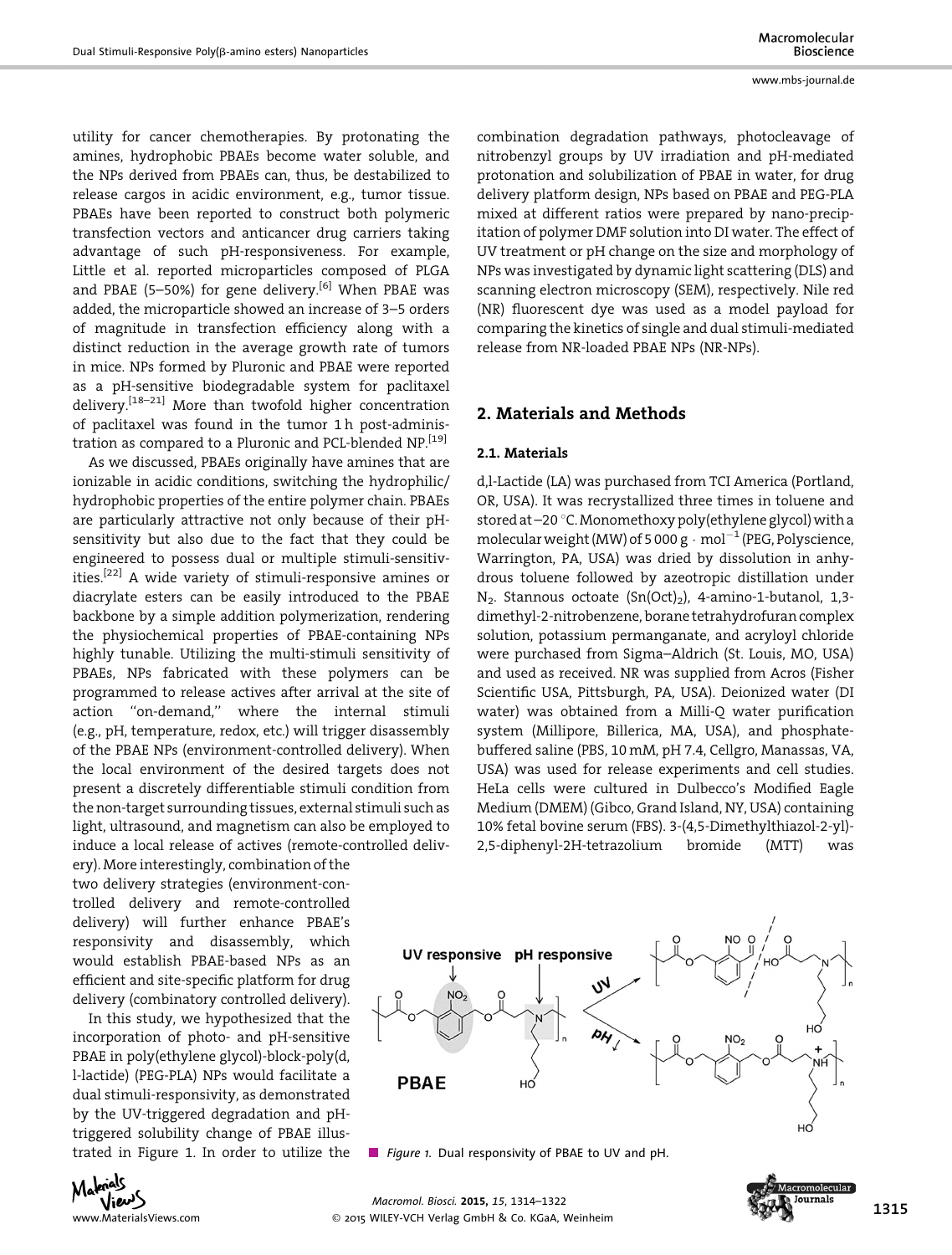purchased from Invitrogen (Carlsbad, CA, USA) for cytotoxicity study.

#### 2.2. Synthesis of Polymers

UV-responsive diacrylate was synthesized by reacting 2 nitro-benzene-1,3-dimethanol with acryloyl chloride. The 2-nitro-benzene-1,3-dimethanol was prepared using 2 nitro-1,3-benzenedicarboxylic acid and borane-tetrahydrofuran as previously reported.<sup>[23]</sup> The 2-nitro-1,3-benzenedicarboxylic acid was synthesized from 1,3-dimethyl-2 nitrobenzene. Briefly, 1,3-dimethyl-2-nitrobenzene (15.8 g, 0.105 mol) was added in an aqueous solution of NaOH (800 mL, 0.2 M) at 95 °C. The reaction mixture was refluxed after KMnO<sub>4</sub> (66 g, 0.418 mol) was added to yield 2-nitro-1,3-benzenedicarboxylic acid. To prepare 2-nitro-benzene-1,3-dimethanol, a solution of 2-nitro-1,3-benzenedicarboxylic acid (8.0 g, 38 mmol) and borane-tetrahydrofuran (200 mL, 1.0 M) were dissolved in anhydrous THF (50 mL), and stirred for 48 h. TEA (20 mL, 0.2 mol) was added in the anhydrous DCM solution (50 mL) of 2-nitro-benzene-1,3 dimethanol (15.0 g, 82 mmol) under  $N_2$  atmosphere. Acryloyl chloride (18.1 g, 20 mmol) was then slowly added and the mixture was stirred for 18 h. The resulting product was dissolved in ethyl acetate and washed with saturated NaCl solution ( $3 \times 100$  mL). The product was further purified by silica gel chromatography (hexane: ethyl acetate  $= 1:1$ ) to obtain (2-nitro-1,3-phenylene) bis-(methylene) diacrylate.

PBAE was synthesized using a Michael-type step polymerization as previously reported (Figure S1a).[16,24] Briefly, photosensitive (2-nitro-1,3-phenylene) bis(methylene) diacrylate (2.91 g, 10mmol) and aminobutanol (1.34 g, 10.5 mmol) were dissolved in DCM and polymerized at 60 °C for 4 d. After the reaction, the solution was cooled down to room temperature and precipitated in diethyl ether or hexanes to get the polymer in a gummy solid or a viscous liquid. The chemical structure of polymer was determined by <sup>1</sup>H NMR (VARIAN UNITY 500 MHz, Varian Inc., Palo Alto, CA, USA). <sup>1</sup>H NMR (DMSO- $d_6$ ):  $\delta$  7.52 (ArH), 4.52 (Ar–CH<sub>2</sub>), 3.93 (CH<sub>2</sub>–OH), 2.62 (N–CH<sub>2</sub>), 2.31 (CO–CH<sub>2</sub>), 1.45 (CH<sub>2</sub>–CH<sub>2</sub>–  $CH<sub>2</sub>-CH<sub>2</sub>$ ) (Figure S2a).

PEG-PLA copolymer was synthesized by ring-opening polymerization of LA using Sn(Oct)<sub>2</sub> and PEG (Figure S1b).<sup>[25]</sup> In a typical experiment, PEG (1.00 g, 0.2 mmol), LA (0.80 g, 5.6 mmol),  $Sn(Oct)$ <sub>2</sub> (0.08 g, 0.2 mmol), and toluene (60 mL) were charged in a reaction vessel. The vessel was closed with a stopper and immersed in an oil bath, thermostated at 110 °C. The polymerization was allowed to proceed for 26 h under stirring. The solvent was evaporated and the copolymer was dissolved in dichloromethane (DCM) to be subjected to precipitation in diethyl ether.  $^{1}$ H NMR  $(CDCI<sub>3</sub>)$ :  $\delta$  5.18 (CH–CH<sub>3</sub>), 3.62 (CH<sub>2</sub>–CH<sub>2</sub>–O), 1.57 (CH–CH<sub>3</sub>) (Figure S2b).

#### 2.3. Gel Permeation Chromatography (GPC) Analysis

Photolysis of PBAE (10 mg  $\cdot$  mL<sup>-1</sup> in DMF) was evaluated by GPC depending on UV irradiation time (350 nm, 20 mW  $\cdot$  cm $^{-2}$ ). The GPC was equipped with an isocratic pump (Model 1100, Agilent Technologies, Santa Clara, CA, USA), a DAWN HELEOS 18-angle laser light scattering at 658 nm (Wyatt Technology, Santa Barbara, CA, USA), and an Optilab rEX refractive index detector (Wyatt Technology). Separations were performed on serially connected size exclusion columns (100, 500, 103, and 104 Å Phenogel columns, 5  $\mu$ m, 300  $\times$  7.8 mm, Phenomenex, Torrance, CA, USA) at 60 $\degree$ C with DMF containing 0.1 M LiBr as a mobile phase.

#### 2.4. Titration of PBAE for pKa

The pKa of PBAE was determined by recording the pH change during the titration of a concentrated acidic polymer solution with NaOH solution  $(0.1 M)$ . PBAE  $(10 mg)$  was dissolved in NaCl solution (10 mL, 150 mM), and then, the pH was adjusted to 2 with a few drops of HCl (1.0 M). The NaOH solution was added slowly and pH was recorded as a function of the volume of added sodium hydroxide solution. The pKa was calculated from the averaged inflection of the titration curves as previously reported.<sup>[26]</sup>

#### 2.5. Preparation of NPs

NPs based on PBAE and PEG-PLAwere prepared by the nanoprecipitation method.[27] In brief, PBAE and PEG-PLA were dissolved in DMF (10 mg  $\cdot$  mL<sup>-1</sup>), and the two DMF solutions were mixed at the volume ratio of 100:0, 90:10, 75:25, 50:50, 25:75, and 0:100 (PBAE:PEG-PLA). The DMF mixture solutions (100  $\mu$ L) were dropped into DI water (1 mL) and gently stirred for 10 min. The organic solventwas removed by centrifugation at 3 000 rpm for 10 min using a centrifugal filter (MWCO 10 000 g  $\cdot$  mol $^{-1}$ ), yielding a turbid NP suspension. The NPs are denoted as NP# (NP1, NP2, NP3, NP4, NP5, and NP6 for PBAE:PEG-PLA ratio of 100:0, 90:10, 75:25, 50:50, 25:75, and 0:100, respectively).

# 2.6. DLS and Zeta-Potential of NPs

The NP dispersions were filtrated through a  $0.45 \mu m$ Millipore filter into cuvettes and applied for Zetasizer (Malvern, Westborough, MA, USA) to determine the size and PDI. The light scattering was measured by back scattering at a detection angle of 173 $^{\circ}$  at the wavelength of 532 nm, and the hydrodynamic radius was calculated using the Stokes– Einstein equation. The effect of UV or pH on the size of NPs was investigated using NP3s (PBAE:PEG-PLA  $=$  75:25). The NP3s were prepared in DI water and diluted twice with buffer solutions (20 mM) at pH 4 (citrate), 5 (citrate), 6 (MES),



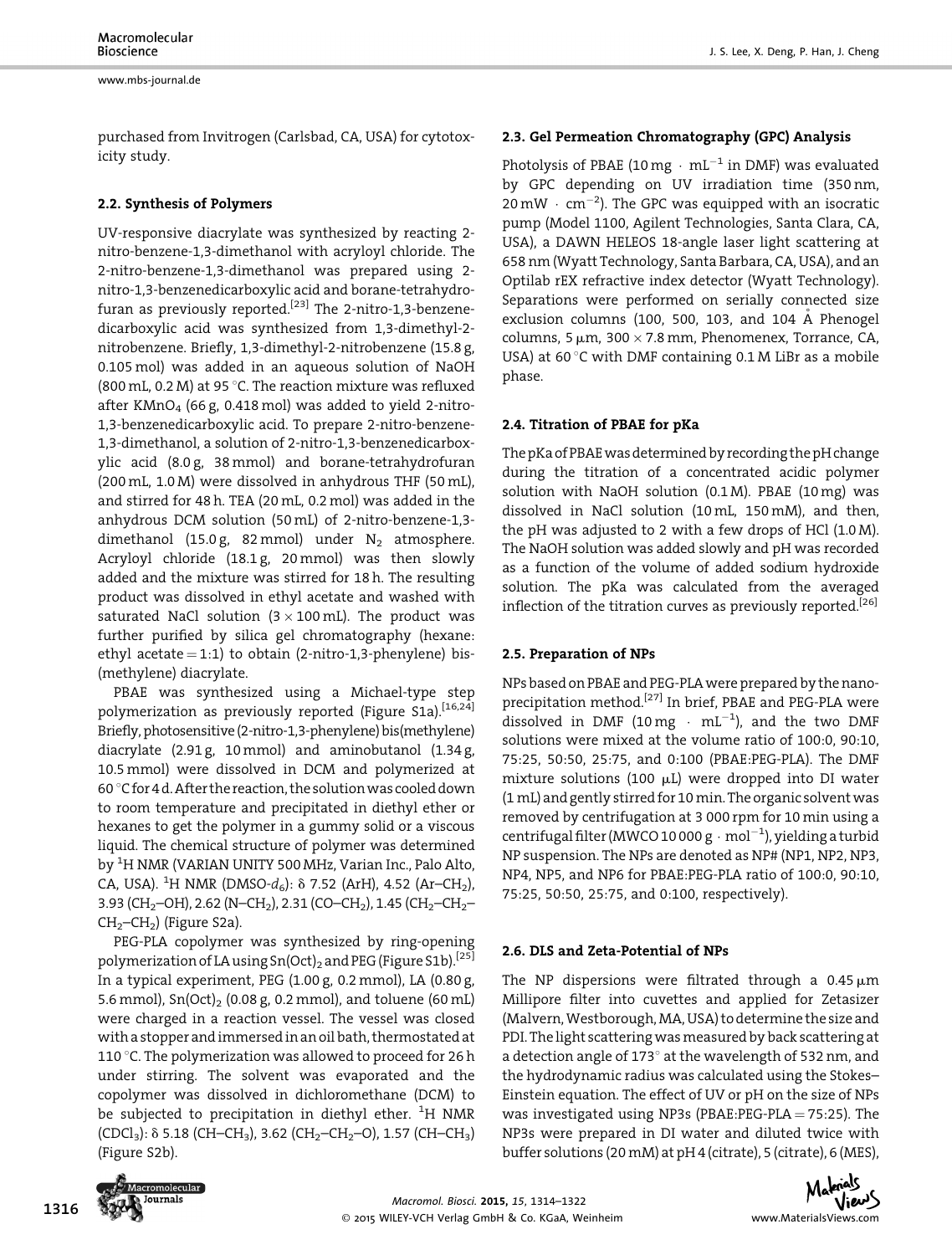and 7.4 (PBS) and incubated at 37 $^{\circ}$ C. To validate UV sensitivity of the system, the NP3s in DI water was irradiated with UV (10 mW  $\cdot$  cm $^{-2}$ ). The size, PDI, and Kcps of the samples were monitored by Zetasizer as a function of time. Surface charge of the NPs depending on the pH for the NP3s was determined from pH 8.5 to 5.5 by MPT2 autotitrator (Malvern, Westborough, MA, USA) using NaCl and HCl aqueous solutions (0.25 M).

# 2.7. SEM Upon UV Irradiation

Hitachi S-4800 high resolution SEM (Hitachi High Technologies Inc., Tokyo, Japan) was performed to elucidate the morphology of NP3s depending on UV irradiation time. A dispersion of NP3s in DI water  $(2 \mu L)$  was placed on the wafer substrate and dried overnight at room temperature after treatment with UV (10 mW  $\cdot$  cm<sup>-2</sup>) for 0, 0.5, 2, and 3 h. The sample was mounted on the aluminum sample holder and sputter-coated with a gold–palladium alloy. The NPs were observed with an accelerating voltage of 15 kV at a working distance of 4 mm. NPs composed of only PEG-PLA (NP6) were also treated by UV and compared with NP3s.

# 2.8. Fluorescence Spectroscopy of Nile Red-Loaded NPs

NR was employed as a photostable model drug and loaded into four different NPs (NP3, NP4, NP5, and NP6) by adding NR in the polymer solutions in DMF (1 mg  $\cdot\,$  mL $^{-1}$ ). The DMF solutions (100  $\mu$ L) were dropped into DI water (1 mL). The DMF was removed by centrifugation and the NP dispersion was filtrated by using a syringe filter. The NPs were diluted twice with PBS ( $\times$ 2, pH 7.4). Initial fluorescence intensity was very similar between the particles (ex 550 nm, em 615 nm). The particles were treated with UV light at pH 7.4  $(10 \text{ mW} \cdot \text{ cm}^{-2})$  or 5.0  $(5 \text{ mW} \cdot \text{ cm}^{-2})$ , and the % initial fluorescence was measured at the desired time points.

refreshment with cell medium. The samples were incubated for 4 h for the MTT assay and the absorbance was recorded at 562 nm.

# 3. Results and Discussion

#### 3.1. Photo-Degradability of PBAE

A drug delivery platform, which utilizes external stimuli, is highly attractive as the stimuli can be applied with a high temporal and spatial precision in a noninvasive, ondemand fashion. However, payload release for many stimuli-responsive polymeric systems is not often instantaneous due to the incomplete scission of the polymers and insufficient sensitivity. In order to improve the responsivity of these systems, highly sensitive stimuli-responsive functional groups can be introduced in each repeating unit of PBAEs.<sup>[8]</sup> We envision that the NPs formed by these PBAEs would rapidly be disintegrated by external triggers andlead a burst release of the encapsulated compounds.

The photolabile property of PBAE was evaluated by GPC as a function of UV irradiation time. The degradation of the polymer was strongly dependent on the irradiation time and demonstrated high sensitivity. When the polymer was treated with 20 mW  $\cdot$  cm<sup>-2</sup> of UV light, a dramatic shift in the elution time was observed after 60 min (Figure 2a). This is mostly due to the decrease in MW of the polymers as a result of rapid cleavage of the polymer backbone, indicating that the polymer degradation was completed. The PBAE was degraded into oligomers or polymer fragments by the photocleavage reaction of nitrobenzyl groups in PBAE.<sup>[28]</sup> Upon UV irradiation, a clear DMF solution of PBAE turned yellow and then brown due to the nitrosobenzaldehyde production (Figure 1). In contrast, the molecular weight of PEG-PLA did not change by the 60 min UV treatment, demonstrating that the PEG-PLA was photostable under the same condition (Figure 2b).

# 2.9. Cytotoxicity of PBAE NPs Against HeLa Cells

To evaluate the cytotoxicity of the NPs, HeLa cells were seeded in a 96-well plate at a density of  $1 \times 10^4$  cells per well and cultured at 37 $^{\circ}$ C in a humidified atmosphere with 5%  $CO<sub>2</sub>$ . The cell medium was removed and  $100 \mu$ L of fresh cell medium was added. NP dispersions (100  $\mu$ L) were added to the medium in the wells resulting in the final concentrations of NPs of 10, 50, and 100  $\mu$ g  $\cdot$  mL $^{-1}$ . The cells were incubated for 4 h with the NPs and then further incubated for 20h after



Figure 2. The GPC trace of the PBAE and PEG-PLA in DMF (10 mg  $\cdot$  mL<sup>-1</sup>) as a function of<br>UV irradiation time (20 mW cm<sup>-2</sup>). The GPC curves for (2) PBAE before (solid) and after UV irradiation time (20 mW  $\cdot$  cm<sup>-2</sup>). The GPC curves for (a) PBAE before (solid) and after UV treatment for 60 min (dashed) are represented. (b) PEG-PLA before (solid) and after irradiation for 60 min (dashed) are also represented.



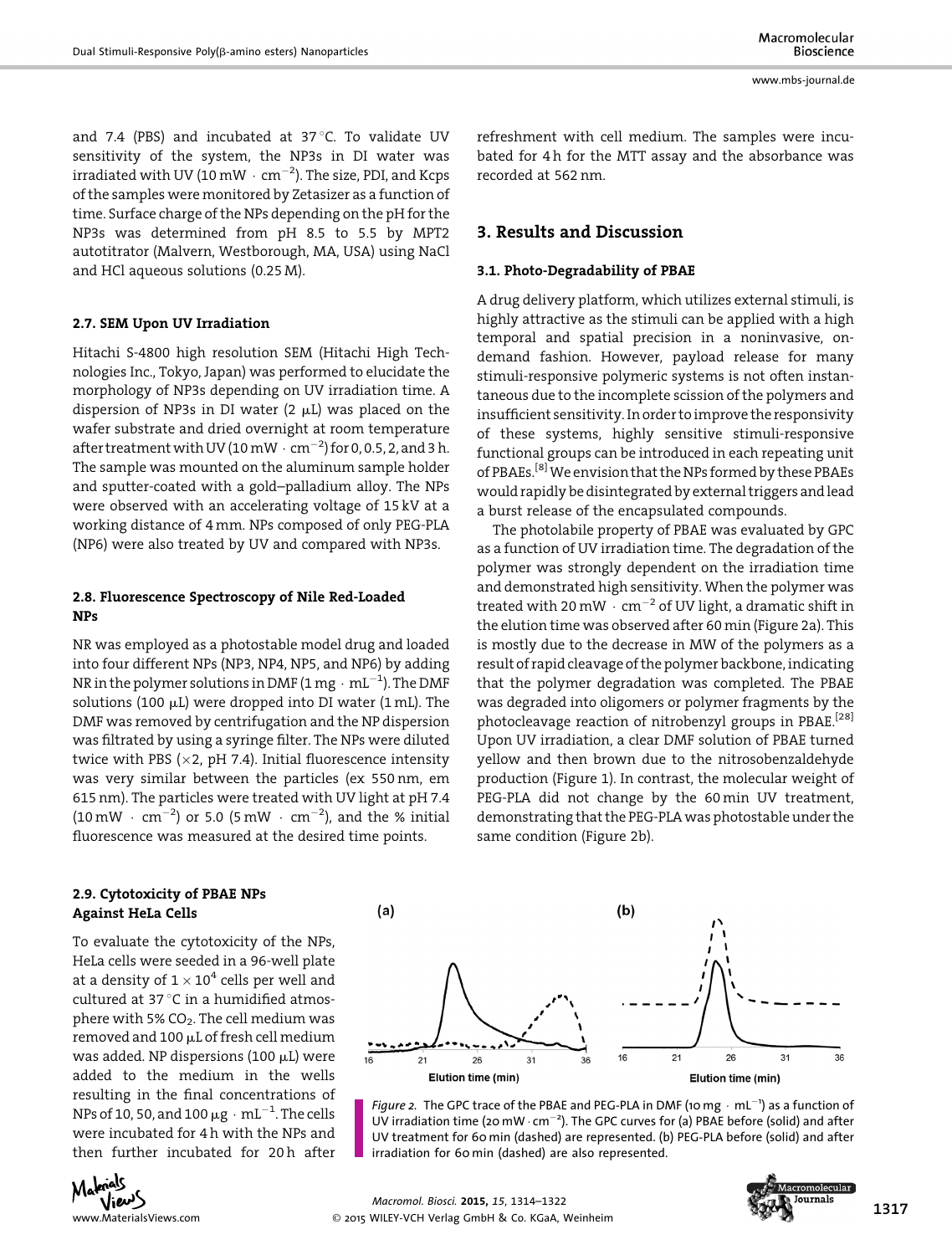|                 | Code PBAE <sup>a)</sup> :PEG-PLA <sup>b)</sup> | Mean diameter [nm] | PDI   |
|-----------------|------------------------------------------------|--------------------|-------|
| NP <sub>1</sub> | 100:0                                          | Precipitated       |       |
| NP <sub>2</sub> | 90:10                                          | 226.1              | 0.069 |
| NP <sub>3</sub> | 75:25                                          | 167.7              | 0.103 |
| NP4             | 50:50                                          | 186.8              | 0.223 |
| NP <sub>5</sub> | 25:75                                          | 112.9              | 0.211 |
| NP <sub>6</sub> | 0:100                                          | 75.9               | 0.181 |
|                 |                                                |                    |       |

Table 1. Size and polydispersity index (PDI) of NPs depending on the composition.

PDI, polydispersity index.

a)PBAE MW = 12 000 g · mol<sup>-1</sup>; <sup>b)</sup>PEG-PLA MW = 6 300 g · mol<sup>-1</sup>.

#### 3.2. Formation of NPs

NPs were prepared by precipitating PBAE, PEG-PLA, or their mixture in DI water. NPs with a diameter from 76 to 226 nm were obtained with narrow size distributions (PDI  $< 0.25$ ) (Table 1). NPs prepared by 100% of PBAE (NP1) immediately

aggregated and precipitated. Similar result was observed for NPs made of 90% of PBAE and 10% of PEG-PLA (NP2), but the precipitation occurred after several hours (data not shown). PBAE has been demonstrated to cause particle fusion and aggregation even at room temperatures.<sup>[5,29]</sup> Generally, larger particles were formed as more PBAE was used (Table 1 and Figure S4). Stable NPs were obtainedwhenmore than 25% of PEG-PLA was used for the formulations (NP3-6), indicating that the presence of PEG stabilized the NPs and prevented particle aggregation. The PEG brush on the particle surface may also contribute to prolonged blood circulation times as previously reported.<sup>[30]</sup> NP3 was chosen for the SEM and DLS analyses due to their high PBAE content and stability among the NPs prepared in the study.

## 3.3. Size and Morphology of NPs Upon UV Irradiation

In order to demonstrate the UV-responsive properties of PBAE NPs, particle morphology and size distribution were monitored by SEM and DLS, respectively. In SEM images, it can be seen that spherical NP3s were formed by the



Figure 3. Scanning electron micrographs of NP3s (PBAE:PEG-PLA =  $75:25$ ) irradiated by UV (10 mW  $\cdot$  cm<sup>-2</sup>) for 0 h (a), 0.5 h (b), 2 h (c), and 3 h (d), and NP6s (100% PEG-PLA) before (e) and after irradiation for 3 h (f).

nano-precipitation method (Figure 3a). After 30 min UV irradiation, NP3s were visibly swollen, showing initial disintegration (Figure 3b). The particles fully degraded and fused, losing their spherical morphology when irradiated for 2 h (Figure 3c) and eventually aggregated after 3 h (Figure 3d). Morphology of NP6s did not change by UV treatment (Figure 3e and f), meaning the administered UV irradiation time and strength had no effect on the degradation of control NPs (100% PEG-PLA). After UV treatment, a turbid dispersion of NP3 became a brownish clear (see Figure S5) as particle degradation followed photocleavage of the nitrobenzyl groups on the PBAE.

Consistent results were obtained by DLS, which correlated UV administration time with a widening size distribution of degrading NPs. After 3 h post-UV irradiation, the size and PDI of NP3s significantly increased and Kcps (light scattering intensity) decreased over time, demonstrating UV-triggered aggregation and precipitation (Figure 4). Although the average diameter of the NPs did not seem to change significantly over 2 h, a gradual increase in PDI is evident as the size distribution of NP3s became broader with UV irradiation (Figure 4 and S6). The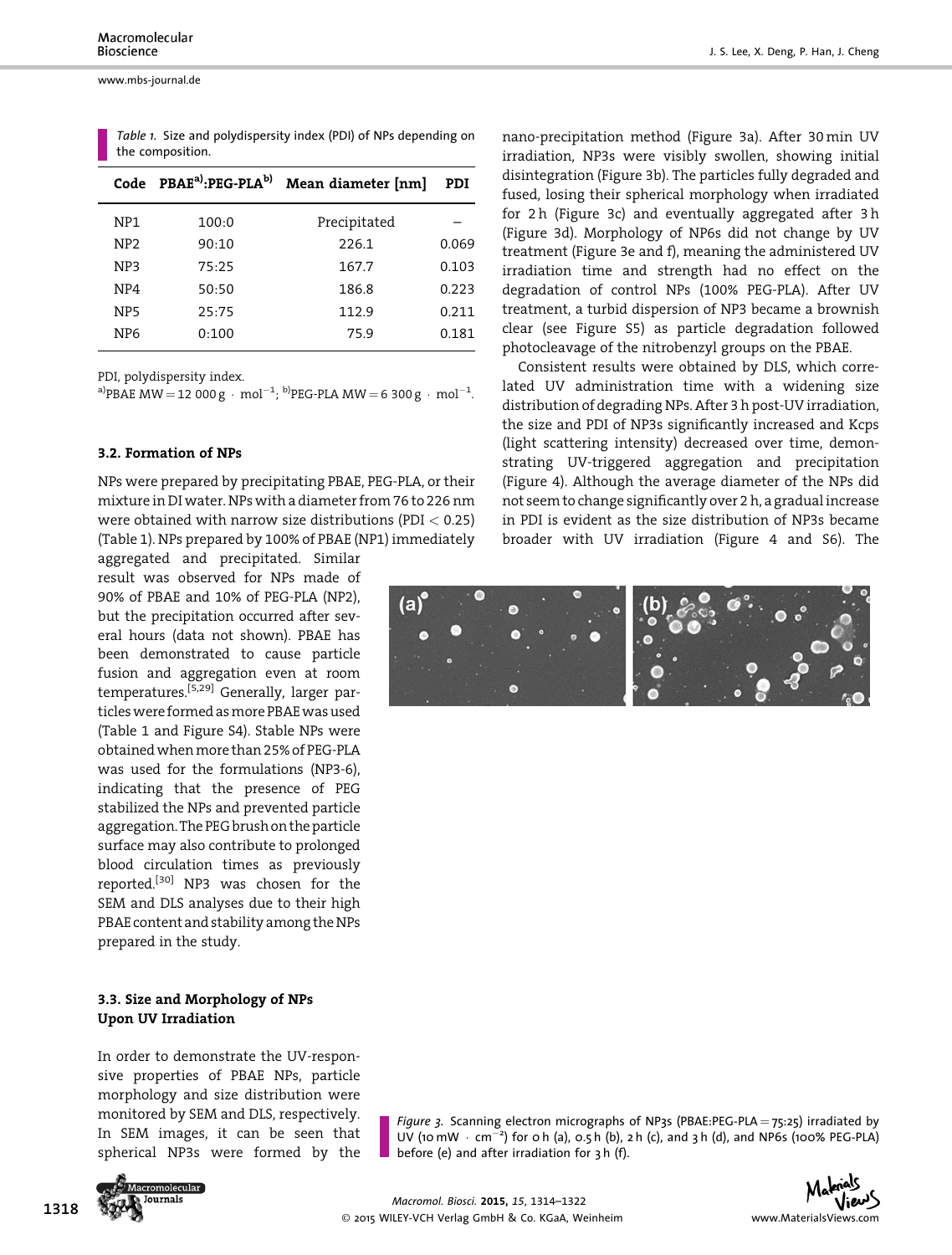

Figure 4. Size, kilo count per second (Kcps, light scattering intensity), and polydispersity index (PDI) of NP3s (PBAE:PEG- $PLA = 75:25$ ) as a function of irradiation time of UV (10 mW  $\cdot$  cm<sup>-2</sup>). Arrows indicate the corresponding y-axis to<br>size (■) Kcns (▲) and PDI (□) data size  $(\blacksquare)$ , Kcps  $(\blacktriangle)$ , and PDI  $(\square)$  data.

precipitation of the particle is responsible for the continuous reduction in Kcps.

## 3.4. Size and Zeta-Potential Measurements at Different pH

In order to assess the pH responsivity of the NPs, size, Kpcs, and PDI of NP3s were monitored while incubation at different pH. At pH 4.0, the size and PDI of the NPs dramatically increased just after 1 h, and the light scattering was recorded near zero, indicating that the NP3s instantly formed aggregates and precipitated (Figure 5). This is primarily due to the rapid protonation of PBAE at low pH and a following destabilization of PBAE in the particles. Particle aggregation was also fast at pH 5.0 ( $\leq$ 3 h), but slower than at pH 4.0. At pH 6.0 and 7.4, degradation was much slower, mostly due to the partial protonation of PBAE at near-neutral pH. As shown in Figure 6, zeta-potential of NP3s gradually increased up to 15 mV by acidification, indicating a pH-dependent protonation of the particles. At neutral pH, surface charge was slightly negative due to PEG but became positive below pH 6.5 since pKa of the PBAE is around pH 6.0 (Figure S2a). PBAE  $(1 \text{ mg } \cdot \text{ mL}^{-1})$  is clearly dissolved in water below pH 6.0 but precipitated above the pH (Figure S2b).

#### 3.5. UV- and pH-Triggered Release

The fluorescence intensity of NR-loaded NPs (NR-NPs) was measured under UV treatment. As shown in Figure 7a, a rapid decrease in the fluorescence intensity was observed after exposure to UV for 3 h, indicating UV-mediated

www.mbs-journal.de



Figure 5. DLS results for NP3s (PBAE:PEG-PLA =  $75:25$ ) at pH 4.0  $(\blacksquare)$ , 5.0 ( $\spadesuit$ ), 6.0 ( $\spadesuit$ ), and 7.4 ( $\blacktriangledown$ ) as a function of incubation time. Changes in size (a), kilo count per second (Kcps) (b), and polydispersity index (PDI) (c) for the NPs are represented.

photolysis of PBAE followed by a rapid escape of NR from NPs. NR is a hydrophobic dye whose fluorescence is strongly quenched by the exposure of polar environment when



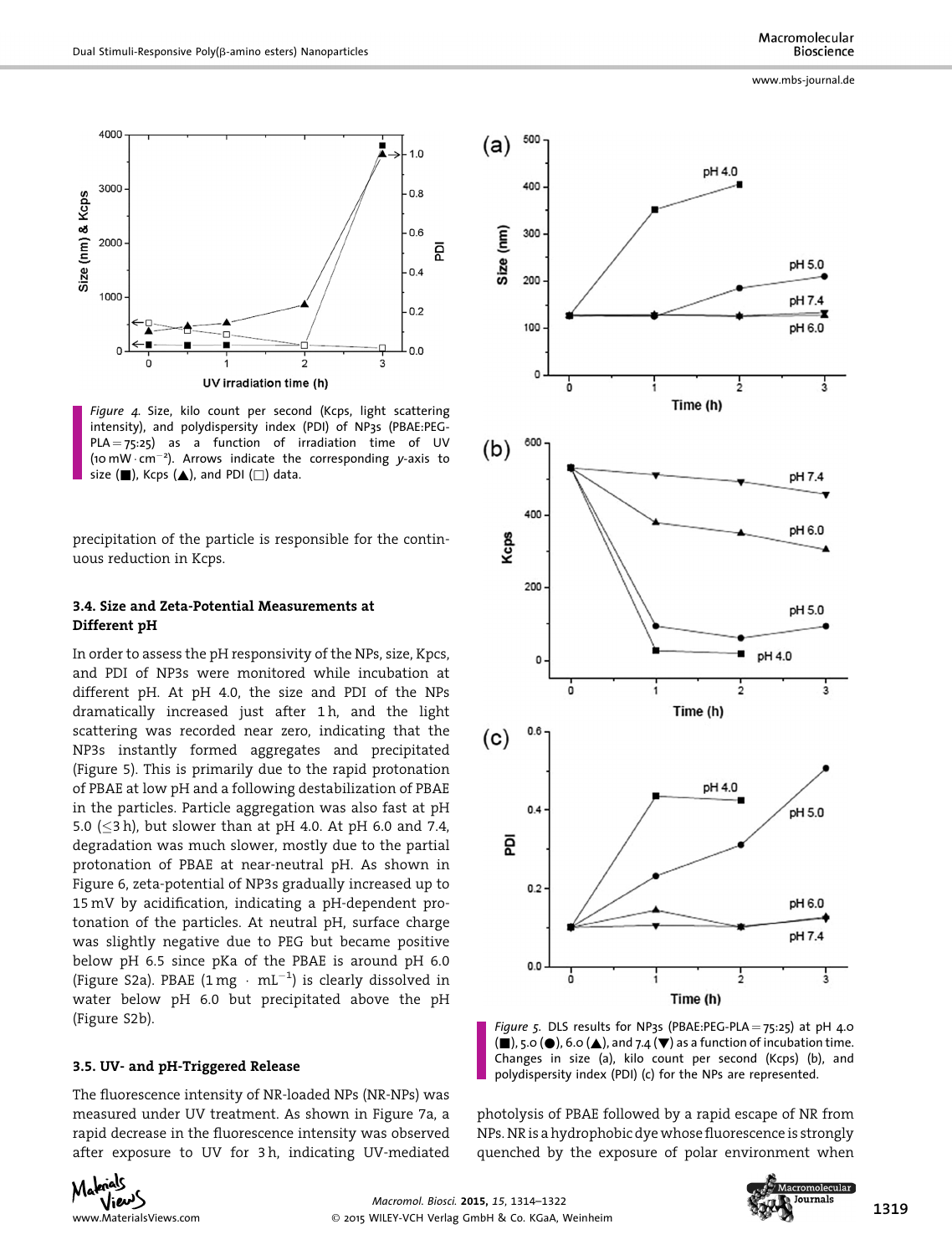www.mbs-journal.de



Figure 6. Zeta-potential of NP3s (PBAE:PEG-PLA =  $75:25$ ) while titrated the pH.

released.<sup>[31]</sup> The reduction in % fluorescence upon UV irradiation was shown to be higher when PBAE was a predominant polymer species in the particle composition, correlating the burst release kinetics of PBAE NPs to their photo-degradation properties. Contrastingly to PBAE NPs, PEG-PLA NPs demonstrated a constant fluorescence intensity with and without UV irradiation.

The PBAE NPs developed in this study showed higher UV susceptibility as compared to the previously reported systems due to the presence of multiple light-sensitive groups in the polymer chains. Katz et al. had prepared polymersomes using di-block copolymers with a photolabile 2-nitrophenylalanine (2NPA) linker connecting two polymer blocks. Biocytin was encapsulated into the polymersomes and released over 6 h by much stronger UV irradiation  $(\approx 55 \,\text{mW}\cdot\text{cm}^{-2})$ .<sup>[32]</sup> Polymeric micelles based on 100% of poly(2-nitrobenzyl methacrylate)-b-PEG showed only 20% decrease in the fluorescence intensity of the encapsulated NR by the UV irradiation at 50 mW  $\cdot$  cm<sup>-2</sup>.<sup>[33]</sup>

The fluorescence intensities of NR-NP suspensions at pH 7.4 were compared with those at pH 5.0 as a function of time. Figure 7b shows that fluorescence intensity quickly decreased at pH 5.0 within an hour followed by slow rates of decrease for 2 h, whereas the intensity at pH 7.4 remained constant over the same time period. The rapid reduction in fluorescence intensity is driven by the protonation of a number of secondary amino groups in the polymer backbone. This may explain why the NR release induced by pH change is faster than that induced by UV light. The particles positively charged by the acidic pH may become more rapidly permeable to water than particles with shortened polymer chains by UV treatment.

Notably, the release of dyewas not completed to 100% for any NPs in the study. This is probably due to the formation of separate domains by PBAE and PLAwithin the particles; it has been shown that blending of two polymers into one



Figure 7. Normalized %fluorescence of Nile red (NR) in NP dispersions: (a) NP3 with ( $\triangle$ ) or without UV ( $\triangle$ ), NP4 with ( $\blacklozenge$ ) or without UV ( $\diamondsuit$ ), NP5 with ( $\bullet$ ) or without UV ( $\diamondsuit$ ), and NP6 with  $(\blacksquare)$  or without UV ( $\square$ ). (b) NP3 at pH 5.0 ( $\blacktriangle$ ) or 7.4 ( $\triangle$ ), NP4 at pH 5.0 ( $\blacklozenge$ ) or 7.4 ( $\diamondsuit$ ), NP5 at pH 5.0 ( $\blacklozenge$ ) or 7.4 ( $\diamond$ ), and NP6 at pH 5.0  $(\blacksquare)$  or 7.4 ( $\square$ ). (c) NP3 without triggers ( $\circ$ ), NP3 at pH 5.0 ( $\blacktriangle$ ), and NP3 at pH 5.0 with UV  $(\bullet)$ . All experiments performed in triplicate.

matrix could induce a phase separation by the differences in the crystallinity of the polymers.<sup>[25]</sup> NR loaded in the PBAE domain was released by the stimuli, whereas the dye associated with the PLA domain may not be influenced. This can be corroborated by the result that more dye was released when more PBAE was incorporated for the NP formulations. The completion time for burst release of NR was similar between the NPs both in the UV- and pHtriggered release studies due to the high responsivity of

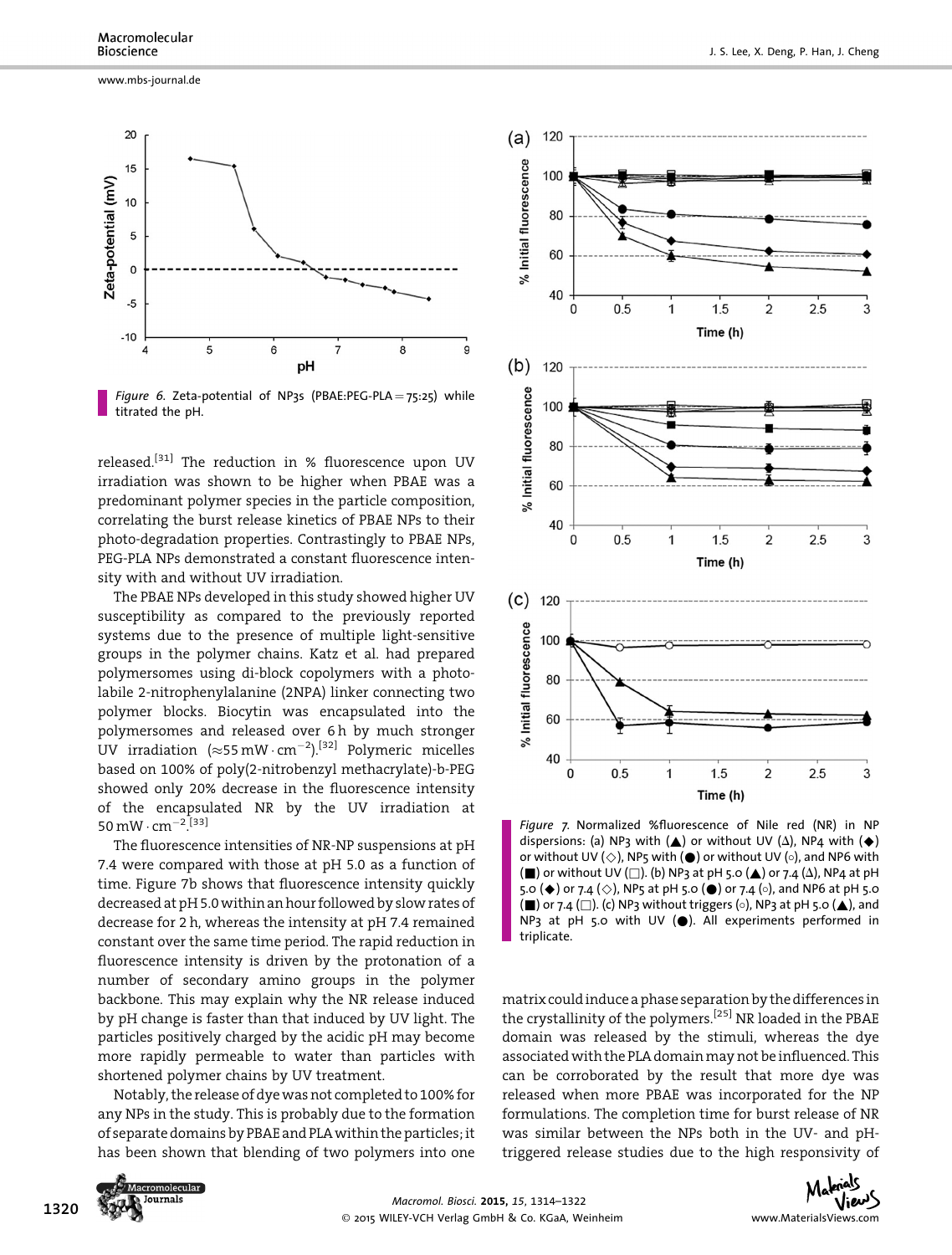

Figure 8. PBAE NP composition- and concentration-dependent HeLa cell viability after 24 h incubation. NPs with a concentration of 10  $\mu$ g · mL<sup>-1</sup> (light gray bars), 50  $\mu$ g · mL<sup>-1</sup> (dark gray bars), and 100  $\mu$ g · mL<sup>-1</sup> (black bars) were applied for the study. The experiment was carried out in triplicate.

PBAE in the particles. Dual "combinatory" trigger system was also synthesized and compared with a single trigger system in Figure 7c. The release kinetics was particularly accelerated by the incorporation of both UV- and pHresponsive groups in PBAE, even with irradiation strength as low as  $5 \text{ mW} \cdot \text{ cm}^{-2}$ . It is unambiguous that the high sensitivity of PBAE NPs would be very attractive especially in clinical applications, since penetration of UV light through the skin is less than few centimeters in depth.<sup>[34]</sup>

#### 3.6. Cytotoxicity of PBAE NPs Against HeLa Cells

Toxicity of NPs based on PBAE and PEG-PLA was evaluated in HeLa cells using the MTT assay. More than 75% cell viability was observed at a NP concentration of 10  $\mu$ g ·  $mL^{-1}$  (Figure 8). Addition of PBAE to the particles slightly increased the cytotoxicity as previously reported.<sup>[5]</sup> A dosedependent toxicity was also observed in which cell viability was lower as more NPs were applied. In general, PBAE NPs used for the study showed low cytotoxicity, with less than 30% even at NP concentration as high as 100  $\mu$ g · mL<sup>-1</sup>.

# 4. Conclusion

On-demand release of payload from NPs has been an interesting area of study in drug delivery. Here, we report the design of photo- and pH-dual responsive PBAEs and the subsequent studies of using such PBAE in formulating NPs that are capable of on-demand burst release of cargos in response to both UV and pH triggers. PBAEs, since their first design by Lynn, Anderson, and Langer, have been an extremely usefulmaterial in gene delivery. Numerous PBAE structures have been screened and key structures have been identified relevant to their efficiency in gene delivery. Based on the original design of PBAEs, we recently expanded the

library of PBAEs, incorporated UV-responsive 2-nitrobenzene-1,3-dimethanol moiety to the backbone of PBAE, and used the resulting materials in the design of triggerresponsive, fast-degradable PBAE for gene delivery application. In this current study, we explored the potential of using this material to prepare photo- and pH-dualresponsive NPs. Excellent dual responsiveness was demonstrated, evidenced by the burst release of encapsulated small molecule cargos when treated with UV or by lowering the pH to change the protonated (charge) states of the PBAE backbone amine group. UV light was utilized for the proofof-principle study, but PBAEs that are sensitive to nearinfrared light (NIR) are currently under investigation because NIR responsibility is undoubtedly more attractive to clinical applications. We believe that this class of materials should not be limited to formulation of nanoparticulate drug delivery systems; dual responsive PBAE that can be mass produced inexpensively can potentially be used in many other areas such as design of responsive hydrogels and general controlled release applications in agroscience, cosmetic, and pharmaceutical industries.

Acknowledgements: This work is supported by the National Institute of Health (Director's New Innovator Award 1DP2OD007246-01).

Received: March 27, 2015; Revised: May 3, 2015; Published online: June 2, 2015; DOI: 10.1002/mabi.201500111

Keywords: nanomedicine; on-demand release; pH-sensitive; poly- (b-amino ester); UV-sensitive

- [1] R. Tong, J. Cheng, Polym. Rev. 2007, 47, 345.
- [2] R. Tong, D. A. Christian, L. Tang, H. Cabral, J. R. Baker, K. Kataoka, D. E. Discher, J. J. Cheng, MRS Bull. 2009, 34, 422.
- [3] L. Tang, T. M. Fan, L. B. Borst, J. Cheng, ACS Nano 2012, 6, 3954.
- [4] J. S. Lee, J. Feijen, J. Control. Release 2012, 161, 473.
- [5] S. R. Little, D. M. Lynn, S. V. Puram, R. Langer, J. Control. Release 2005, 107, 449.
- [6] S. R. Little, D. M. Lynn, Q. Ge, D. G. Anderson, S. V. Puram, J. Chen, H. N. Eisen, R. Langer, Proc. Natl. Acad. Sci. USA 2004, 101, 9534.
- [7] J. S. Lee, W. Zhou, F. Meng, D. Zhang, C. Otto, J. Feijen, J. Control. Release 2010, 146, 400.
- [8] Y. F. Zhang, R. Wang, Y. Y. Hua, R. Baumgartner, J. J. Cheng, ACS Macro Lett. 2014, 3, 693.
- [9] Z. H. Zhang, L. C. Yin, C. L. Tu, Z. Y. Song, Y. F. Zhang, Y. X. Xu, R. Tong, Q. Zhou, J. Ren, J. J. Cheng, ACS Macro Lett. 2013, 2, 40.
- [10] M. S. Shim, Y. J. Kwon, Adv. Drug Deliv. Rev. 2012, 64, 1046.
- [11] F. Meng, Z. Zhong, J. Feijen, Biomacromolecules 2009, 10, 197.
- [12] L. Paasonen, B. Romberg, G. Storm, M. Yliperttula, A. Urtti, W. E. Hennink, Bioconjugate Chem. 2007, 18, 2131.
- [13] H. S. Park, J. E. Lee, M. Y. Cho, Y. W. Noh, M. H. Sung, H. Poo, K. S. Hong, Y. T. Lim, Nanotechnology 2011, 22, 465603.